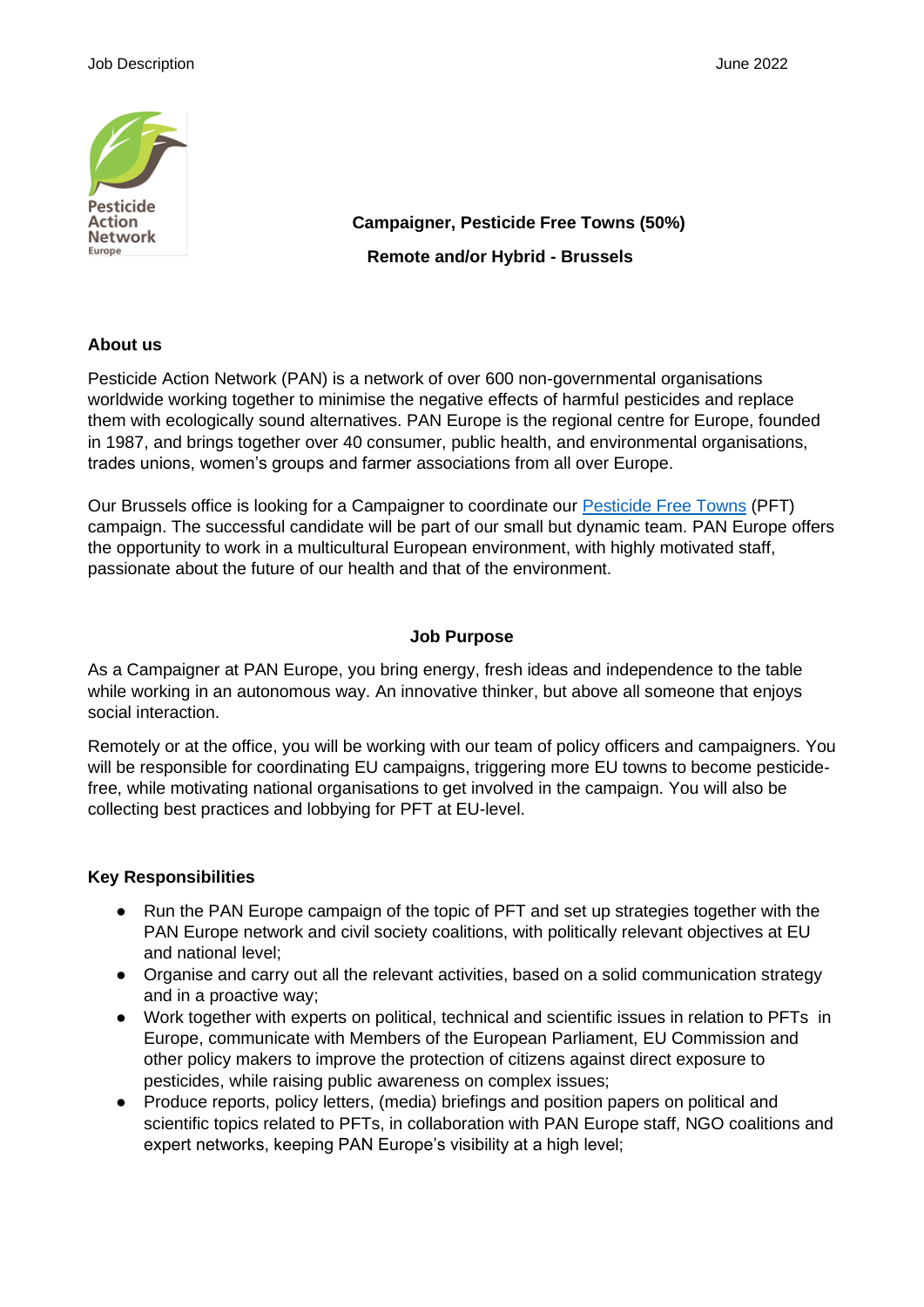- Organise meetings, webinars, workshops with experts and policy makers and/or civil society organisations, or any other necessary means (such as to organise flash mobs or public manifesto's, to support environmental policies and raise public awareness on PFT issues);
- Collaborate with PAN Europe staff for joint projects and activities.

# **Person Specification**

## **Education and training**

- University degree (ideally in Communication, Political Science or Law)
- Master's degree or equivalent work experience.

### **Experience and knowledge**

- Good social, advocacy and communication skills to translate a technical message into an easy-to-understand concept, using simple well-understood language and to strengthen; PAN Europe's network and visibility
- Be familiar with the work of EU and/or national institutions, particularly the European Commission, the European Parliament and the European Council;
- Necessary experience with campaigning, communication and social media;
- First experience in working with networks and coalitions.

### **Key competencies**

- Fluent in English;
- Fluent in other European languages would be considered a strong asset;
- Good organisational skills with an eye for detail;
- Flexible and proactive;
- Strong motivation to work for the protection of human health and the environment from pesticides, a good "fighting" spirit;
- Commitment to PAN Europe's vision, mission, values, and a working style which reflects these;
- Able to set priorities and enjoy juggling between multiple tasks;
- Strong interpersonal skills to be able to carry a conversation with people from different backgrounds and levels of experience internal and external to PAN Europe;
- Well organised with excellent verbal, written communication and presentation skills.